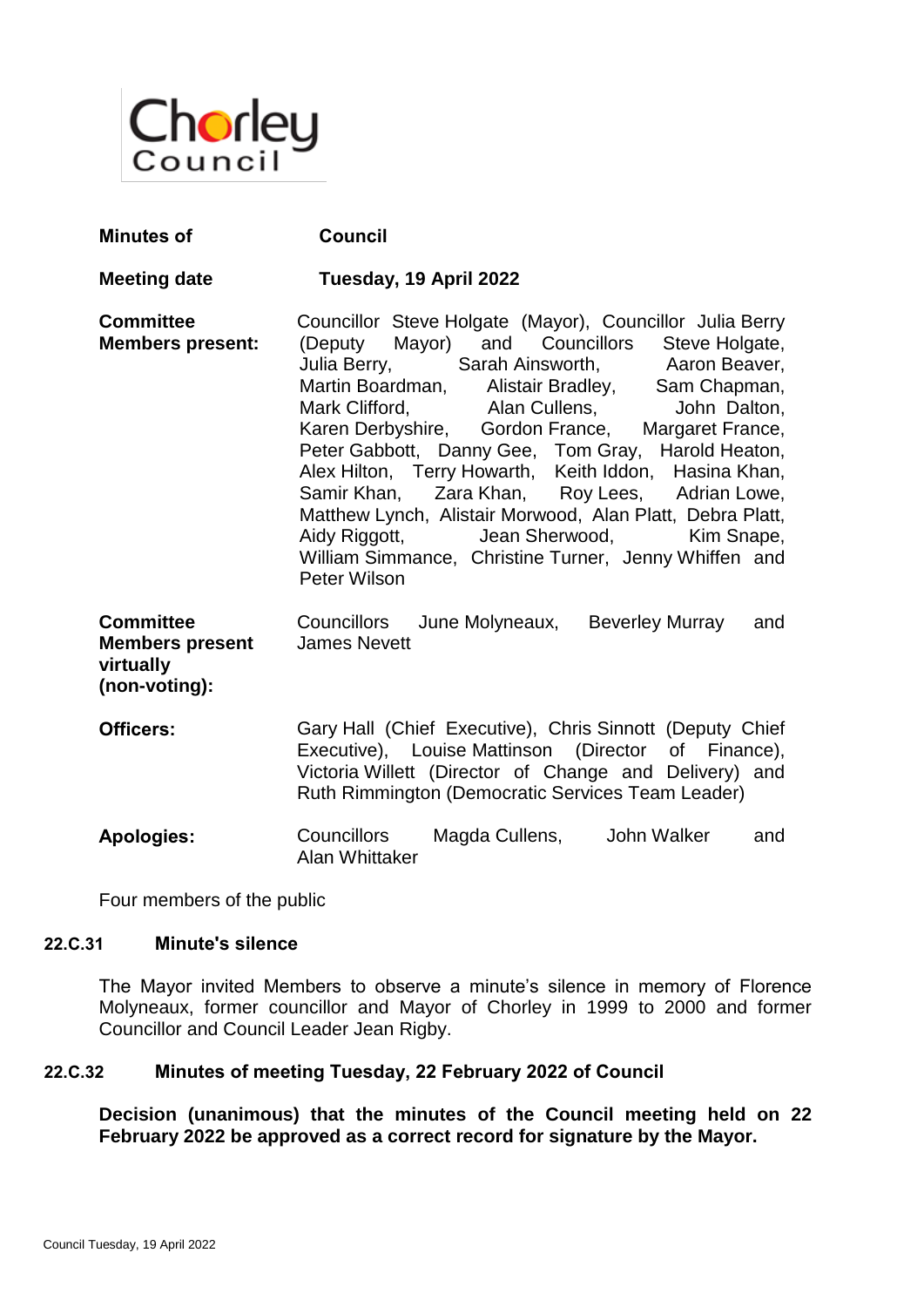### **22.C.33 Declarations of Any Interests**

There were no declarations of interests received.

### **22.C.34 Mayoral Announcements**

The Mayor welcomed a number of former apprentices and their managers to Council as they have been formally recognised by Runshaw College in 2020 and 2021 as outstanding in their area, due to their dedication and commitment.

The Mayor thanked everyone who supported his Charity Ball and the Mayoress' Easter Coffee Morning. He also explained that Councillors Hasina, Samir and Zara Khan were fasting for Ramadan – a time for prayer, reflection, empathy and compassion.

#### **22.C.35 Public Questions**

There were no public questions for consideration.

### **22.C.36 Executive Cabinet**

Members considered a general report of the meetings of Executive Cabinet held on 24 February.

The Executive Leader, Councillor Alistair Bradley proposed and the Deputy Leader, Councillor Peter Wilson seconded the (unanimous) **Decision that the report be noted.**

### **22.C.37 Overview and Scrutiny Committee and Task and Finish Groups**

Members considered a general report of the meetings of the Overview and Scrutiny Committee meeting held on 27 January and 17 March, the Overview and Scrutiny Performance Panel held on 10 March and Task Group update.

The Vice-Chair of the Overview and Scrutiny Committee, Councillor Roy Lees proposed and Councillor Aidy Riggott seconded the (unanimous) **Decision that the report be noted.**

#### **22.C.38 Governance Committee**

Members considered a general report of the meeting of the Governance Committee held on 16 March.

The Chair of the Governance Committee, Councillor Debra Platt proposed and the Vice-Chair, Councillor Hasina Khan seconded the (unanimous) **Decision that the report be noted.**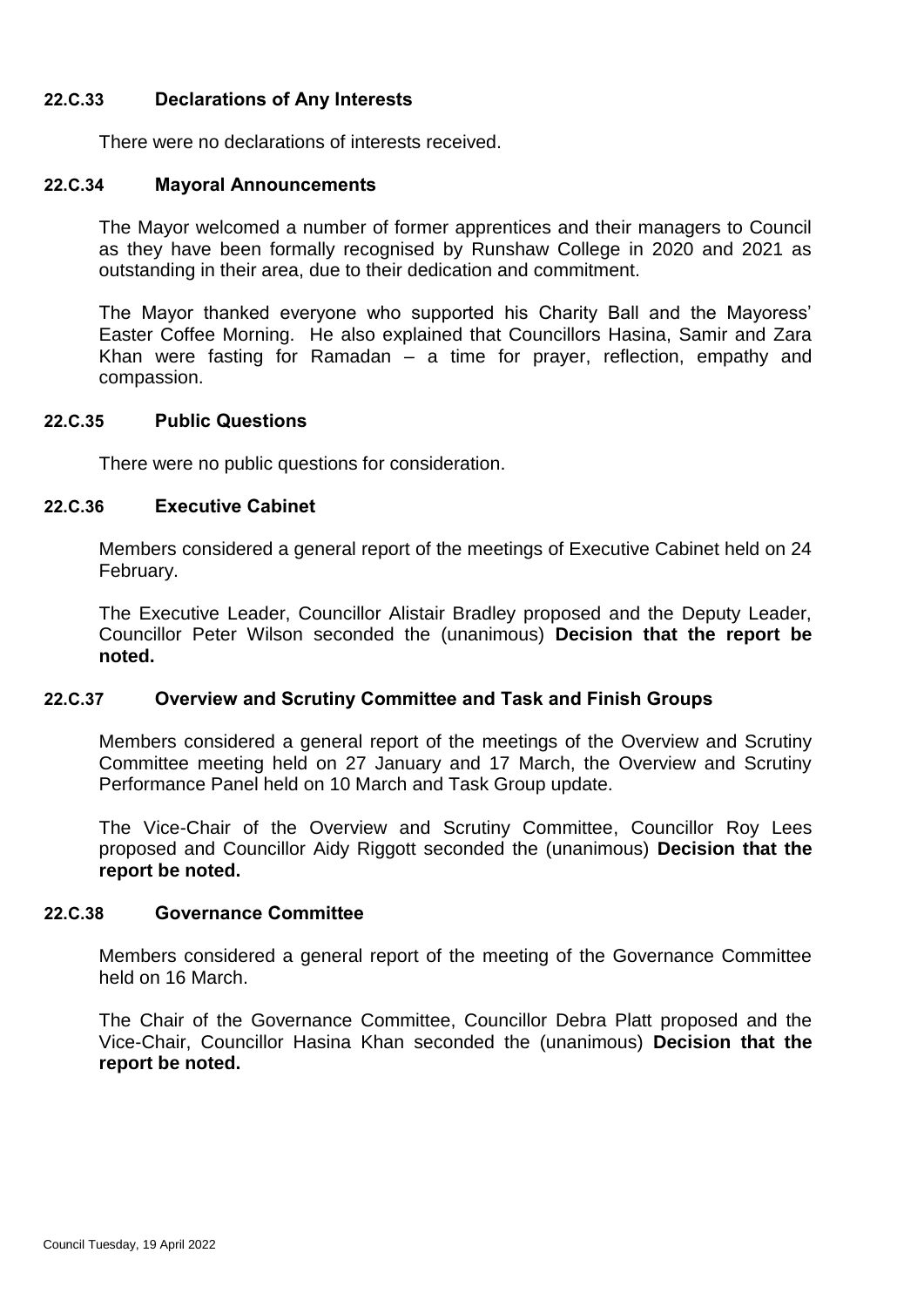## **22.C.39 Decarbonisation of the Town Hall**

The Deputy Leader, Councillor Peter Wilson, presented the report of the Director of Planning and Development which outlined work required to reduce the carbon footprint of the Town Hall and sought approval to commence the works, estimated to cost £1,590,085.

The Council declared a Climate Emergency in 2019 and set an ambitious target for Chorley to be net zero carbon by 2030. The recommendations made by the Overview and Scrutiny Task Group for the Green Agenda included actions to reduce the carbon footprint of the Councils' assets and these were also proposed as part of the draft Climate Change Strategy. The Town Hall was the first of these assets to have a detailed assessment and proposal for decarbonisation, with others to follow in coming months and years.

Members noted that PSDS3 grant funding was conditional on the completion of all decarbonisations works by end March 2023. With grant funds released 1 April 2022, all works must be completed and reported by 31 March 2023. Failure to comply could result in money being withheld from the grant or returned.

It was clarified that the projected figures within the report were from 2019. There was a general wish to reduce the use of gas and the boilers at the Town Hall were end of life so it made sense to focus on the Town Hall first. A report would be brought to a future meeting regarding the Accommodation project which considered the use of Council buildings post Covid. This report would include updated figures regarding carbon savings.

A typographical error was noted relating to the annual cost of energy, but it was noted that the decarbonisation work would lower the carbon footprint of the Town Hall by at least 58% from 100,522.48 kg CO2e to 58,522.48 kg CO2e. This was a significant reduction which would contribute to the achievement of the commitment to reducing the footprint of the council.

The cost of borrowing to achieve this would be repaid over 30 years and was considered to be the right thing to do, particularly given the current uncertainty regarding energy costs.

The Deputy Leader, Councillor Peter Wilson proposed and the Executive Leader, Councillor Alistair Bradley seconded the (by majority 25:0:10) **Decision**

- **1. To approve a capital budget of £1,590,085 funded by £285,290 grant and £1,304,975 of borrowing to finance the works to decarbonise the Town Hall and reduce the footprint of the building by 58%.**
- **2. To note the works are procured in conjunction with the Accommodation project at the Town Hall that forms part of the previously approved Workplace Strategy.**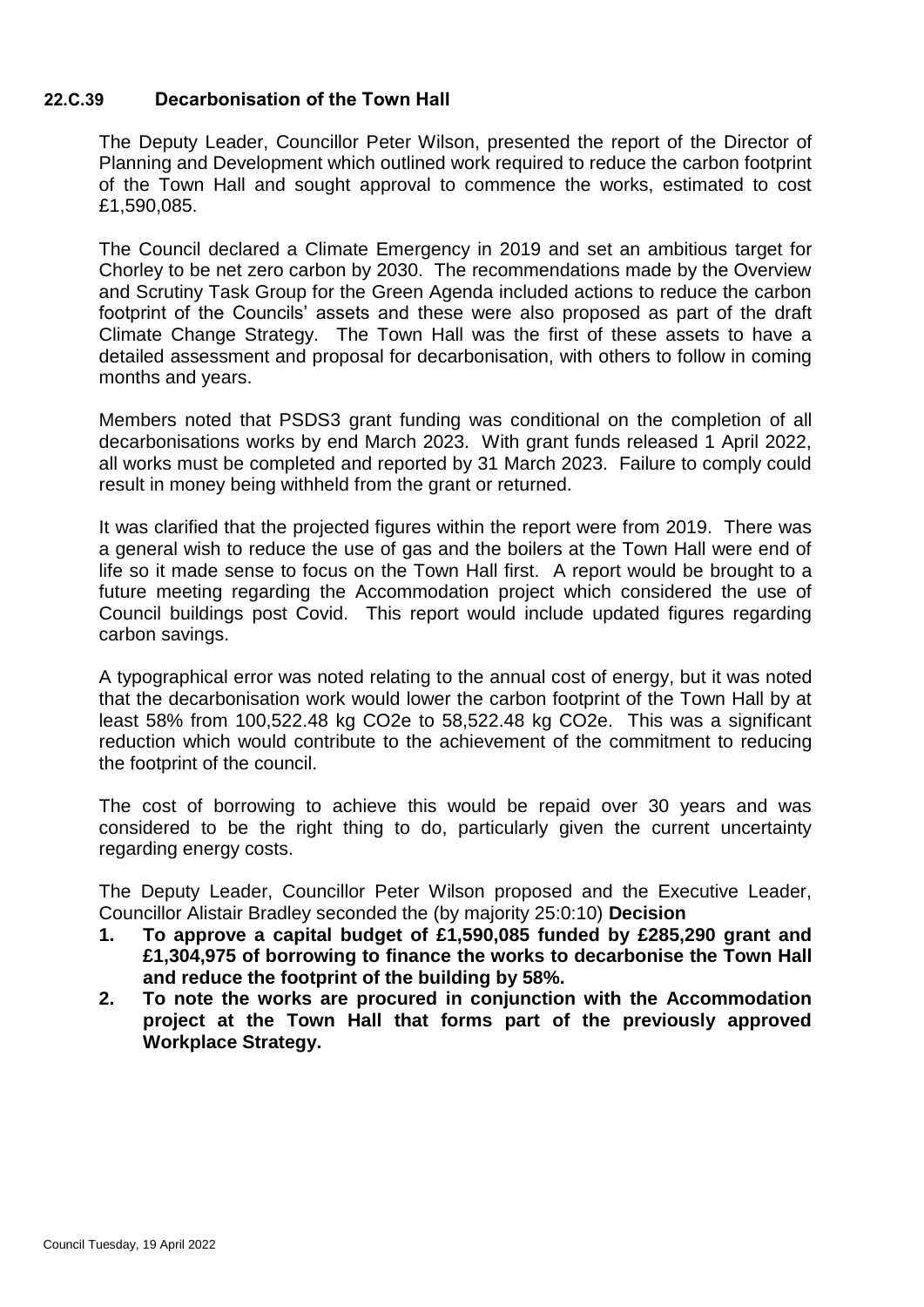# **22.C.40 Appointment of Chief Executive**

The Executive Leader, Councillor Alistair Bradley, presented the report of the Chief Executive which proposed the appointment of a new Chief Executive, shared with South Ribble Borough Council.

A robust recruitment process had been undertaken and the Shared Services Joint Committee Appointments Panel agreed unanimously that Chris Sinnott be recommended to Council for formal appointment.

The Executive Leader, Councillor Alistair Bradley proposed and the Deputy Leader, Councillor Peter Wilson seconded the (unanimous) **Decision** 

- **1. That following a meeting of the Shared Services Joint Committee Appointments Panel on 25 March 2022, Chris Sinnott be appointed as the Council's new Shared Chief Executive with effect from 1 January 2023.**
- **2. That the new Shared Chief Executive also undertakes the statutory role of Head of Paid Services and is the Council's Returning Officer and Electoral Registration Officer.**

### **22.C.41 Questions Asked under Council Procedure Rule 8**

No questions were asked under Council Procedure Rule 8.

## **22.C.42 To consider the Notice of Motion given in accordance with Council Procedure Rule 10**

Councillor Julia Berry presented a Motion submitted in accordance with Procedure Rule 10. This was seconded by Councillor Karen Derbyshire.

Councillors Hasina Khan, Jean Sherwood, Martin Boardman, Aidy Riggott, Sam Chapman, James Nevett, Alistair Bradley Alistair Morwood, Mark Clifford, Christine Turner and Steve Holgate and contributed to the debate.

Councillor Julia Berry proposed, and Councillor Karen Derbyshire seconded the (by majority 35:0:1) **Decision** 

- **1. To ensure that Chorley Council continues to do everything in its power to build a borough free of misogyny and violence against women and girls.**
- **2. That this Council recognises that it is vital that women's and girl's voices are heard; and that the Council will bring forward a process through our Equalities forum so that, it proactively encourages and listens to women's voices across the borough.**
- **3. This task force will seek to involve all women Councillors as community leaders and champions**
- **4. This Council will call upon the Government to listen to the lived experience of women and girls across our country and to urgently act on any recommendations the Law Commission makes to strengthen the law on hate crime, and to reform legislation around harassment to recognise it as an offence**
- **5. This Council will also call on the Government to provide the resource and funding for police forces across the UK to effectively tackle harassment, misogyny and domestic abuse.**
- **6. The Council further calls on Lancashire Police to continue beyond the 'pilot' period to record harassment of women as a hate crime.**